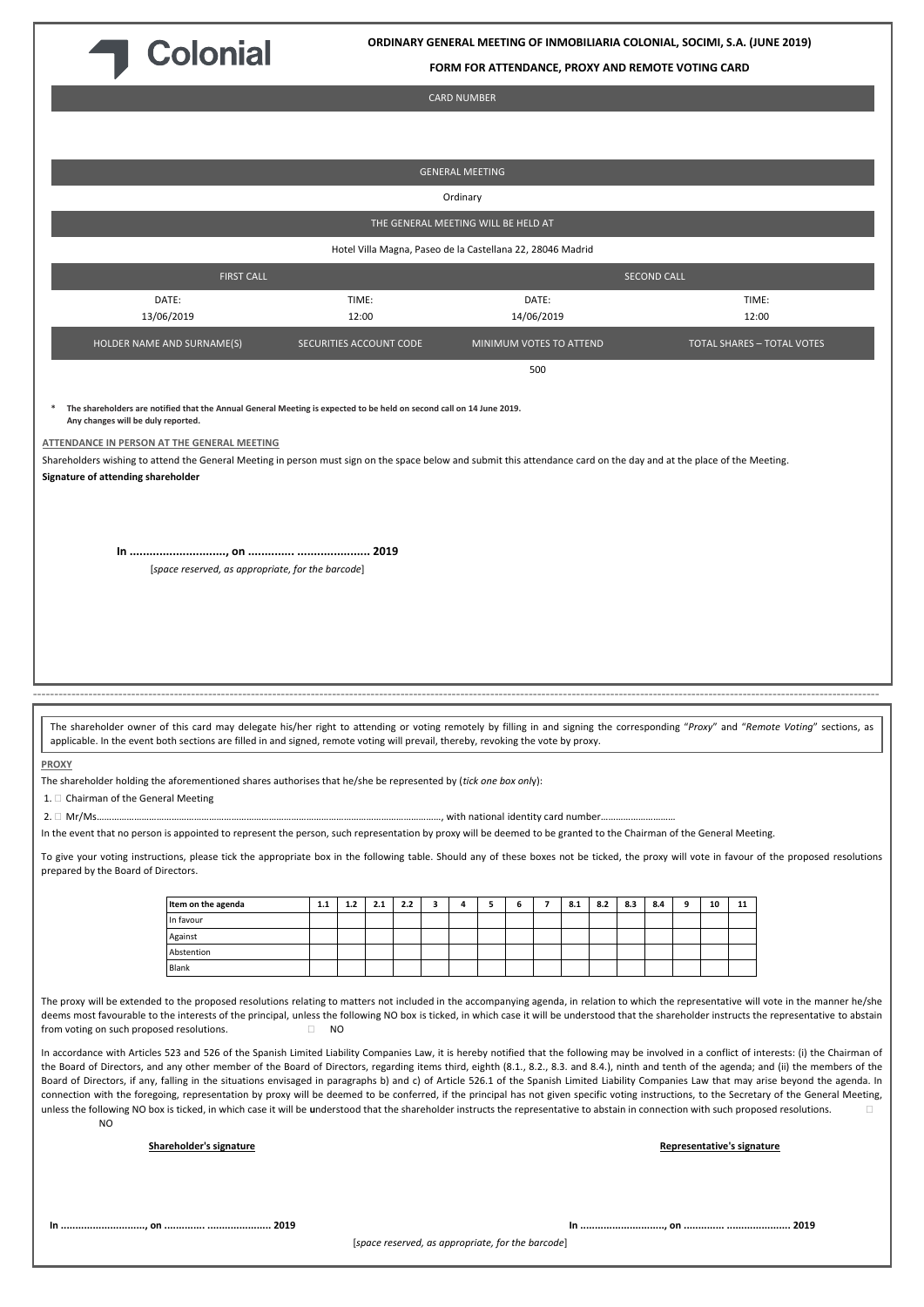# **REMOTE VOTING**

The shareholder holding the aforementioned shares will exercise his/her voting right in favour of all the proposed resolutions prepared by the Board of Directors in relation to the items on the agenda, attached hereto, unless a vote otherwise is indicated below (*tick the appropriate boxes*).

Unless expressly stated otherwise in the manner described below, and in relation to the proposed resolutions not prepared by the Board of Directors or on items not included in the accompanying agenda, representation is understood to be conferred to the Chairman of the General Meeting, applying the rules on how to vote in the absence of instructions and in the cases of conflict of interests described in the "Proxy" section in this form. Tick the following NO box only if opposed to the proxy (in which case it will be understood that the shareholder abstains from voting on such proposed resolutions).  $\Box$  NO

| Item on the agenda | 1.1 | 1.2 | 2.1 | 2.2 |  |  | 8.1 | 8.2 | 8.3 | 8.4 | ۰ | 10 | 11 |
|--------------------|-----|-----|-----|-----|--|--|-----|-----|-----|-----|---|----|----|
| In favour          |     |     |     |     |  |  |     |     |     |     |   |    |    |
| Against            |     |     |     |     |  |  |     |     |     |     |   |    |    |
| Abstention         |     |     |     |     |  |  |     |     |     |     |   |    |    |
| Blank              |     |     |     |     |  |  |     |     |     |     |   |    |    |

| Shareholder's signature                           | <b>Holder Name and Surname(s)</b> |                         |  |  |  |  |
|---------------------------------------------------|-----------------------------------|-------------------------|--|--|--|--|
|                                                   |                                   |                         |  |  |  |  |
| [space reserved, as appropriate, for the barcode] | <b>Securities Account Code</b>    | <b>Number of Shares</b> |  |  |  |  |
|                                                   |                                   |                         |  |  |  |  |
|                                                   |                                   |                         |  |  |  |  |
|                                                   |                                   |                         |  |  |  |  |

#### **RIGHT OF ATTENDANCE**

-------------------------------------------------------------------------------------------------------------------------------------------------------------------------------------------------------

Shareholders have the right to attend the Annual General Meeting if they, on their own or in a group, hold at least 500 shares, which must be registered in book entries 5 days prior to the Meeting, and provide evidence to this effect by showing the relevant certificate of standing or this attendance, proxy and remote voting card.

# **PROXY**

All shareholders entitled to attend a General Meeting may be represented by another person who need not be a shareholder. To this end, they must complete the "*Proxy*" section of this card and it must be signed by the shareholder and by his/her representative on the space set aside for such purpose. The representation by proxy may be sent to Inmobiliaria Colonial, SOCIMI, S.A. in accordance with the Company Bylaws, the Regulations of the Annual General Meeting and the information contained in the call notice and on the corporate website ([www.inmocolonial.com](http://www.inmocolonial.com/)), by:

- a) By delivering in person the attendance, proxy and remote voting card received from the depositary institutions or, as appropriate, this card, duly completed and signed in the *"Proxy"* section to the Company's registered office (Paseo de la Castellana 52, 28046 Madrid) or to the offices of Inmobiliaria Colonial, SOCIMI, S.A. (the **"Company"**) in Barcelona (Avenida Diagonal 532, 08006 Barcelona), from 9.00 a.m. to 2.00 p.m., for the attention of the Shareholder Relations Office ("*Oficina de Atención al Accionista*").
- b) By sending the attendance, vote by proxy and remote voting card by post received by the depositary institutions or, where applicable, this card, duly completed and signed in the *"by*  Proxy" section, to the registered office (Paseo de la Castellana 52, 28046 Madrid) or to the Company's offices in Barcelona (Avenida Diagonal 532, 08006 Barcelona), made out to the Shareholders Office ("*Oficina de Atención al Accionista*").
- c) Through the proxy electronic platform expressly enabled on the corporate website ([www.inmocolonial.com](http://www.inmocolonial.com/)), in accordance with the procedure indicated thereon.

The representation by proxy must be received by the Company at least 24 hours prior to the date set for the Annual General Meeting on first call. Otherwise it will understood to not have been granted. The attendance of the shareholder entails the revocation of any proxy.

#### **REMOTE VOTING**

Shareholders may vote remotely through the means indicated in paragraphs a), b) and c) of the foregoing section for the notification of the exercise of the vote by proxy.

The vote cast by any of the means provided in the paragraphs a), b) and c) above, must be received by the Company at least 24 hours prior to the date set for the Annual General Meeting on first call. A remote vote will be void:

- If it is subsequently expressly revoked by the same means used to cast the vote and within the time limits established to do so.
- If the casting shareholder physically attends the meeting.

Shareholders who have cast their vote remotely shall be considered present for the purposes of constituting the quorum of the General Meeting.

### **PROTECTION OF PERSONAL DATA**

Under the applicable rules on protection of personal data -mainly *Regulation (EU) 2016/679, of 27 April 2016, on the protection of natural persons with regard to the processing of personal data and on the free movement of such data* and *Spanish Organic Law 3/2018, of 5 December, on the Protection of Personal Data and guarantee of digital rights*- shareholders are hereby informed that the Company, with tax identification number A-28027399, will be in charge of the automated processing of the personal data provided by shareholders or banks, brokers and dealers at which the shareholders have deposited their shares, through the agency legally authorised to keep the shareholder register, i.e. Iberclear, in connection with the General Meeting, and any other data as may arise as a result thereof. The purpose of such file or automated processing is only the management and administration of the relations between the Company and the shareholders (including, where appropriate, their proxies) in connection with the General Meeting of Shareholders of the Company. The legal basis of the data processing is the need to comply with the provisions of the Spanish Limited Liability Companies Law. The Company will store the data for the duration of its obligations relating to the Ordinary General Meeting and for the 6 years following its termination.

Shareholders or their proxies have the right to access, rectify, delete and oppose the processing of their data, as well as to exercise the other rights recognised in the current data protection legislation with the extension and limitations provided in such legislation. To do so, they must send a notice (including the identification of the holder of the rights, e.g. a photocopy of their ID card) to the following address: Inmobiliaria Colonial, SOCIMI, S.A., Paseo de la Castellana 52, 28046 Madrid. Furthermore, shareholders may send the referred notice to the email address: [ucnormativo@inmocolonial.com.](mailto:ucnormativo@inmocolonial.com)

The Company, in its capacity as data controller, has adopted all security measures required by law on its facilities, systems and files, and will safeguard the confidentiality of the relevant personal data, save where such data must be disclosed as required by Law or by a court and/or governmental order.

Should the interested parties consider that their information has been wrongfully processed or their rights have not been duly observed, they may file a claim before the Spanish Agency of Data Protection [\(www.aepd.es](http://www.aepd.es/)). -------------------------------------------------------------------------------------------------------------------------------------------------------------------------------------------------------